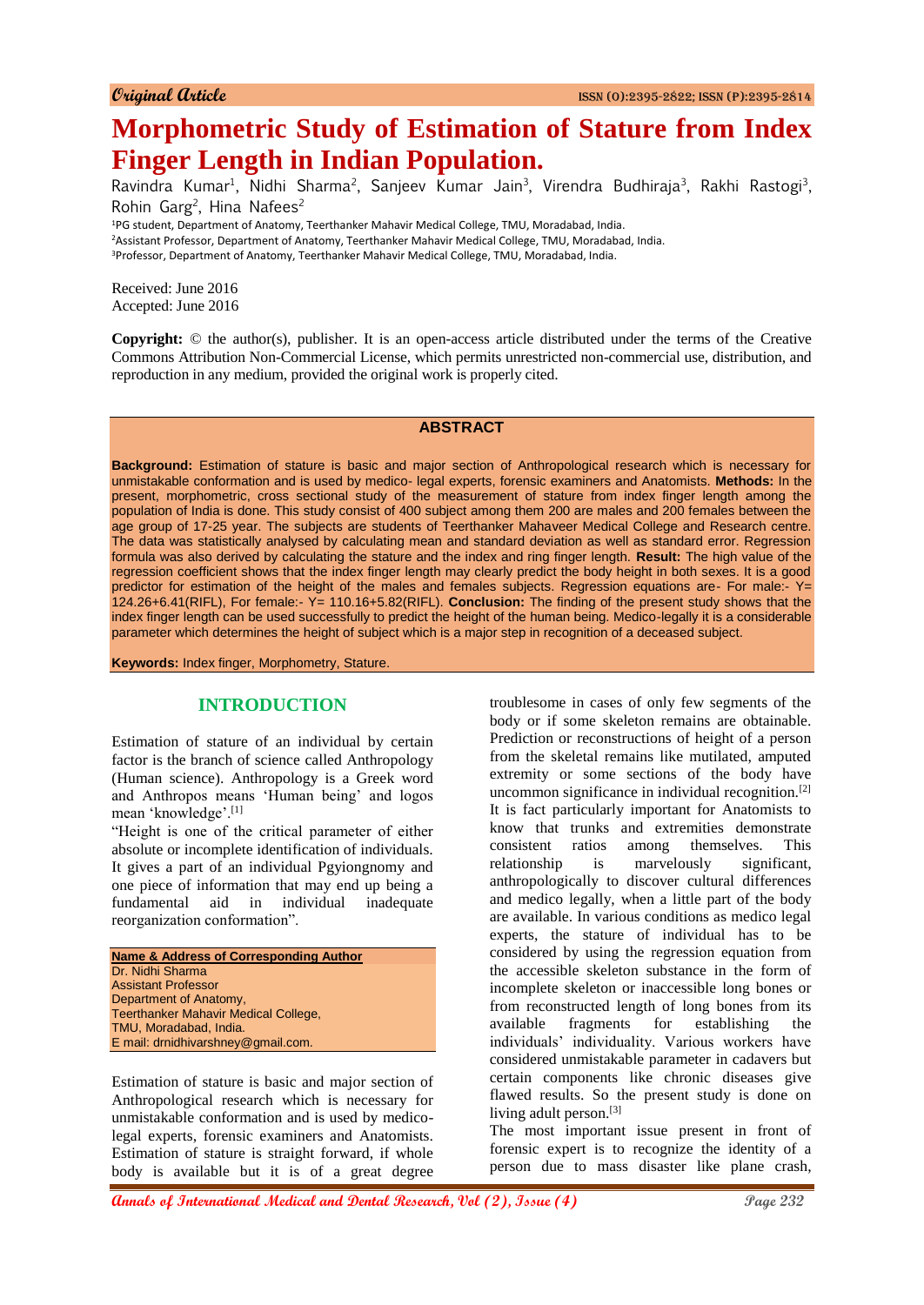terrorist attack, bomb blast etc. , or any natural disaster like earthquake, sonami etc. During these kind of disaster if any mutilated body part is found then it is very useful for the expert to find the identity of an individual.<sup>[4]</sup>

The dimensions on the human body and parts of the body are capable for different purposes like $[5-7]$ :

In Scientific investigations:- Educational<br>anthropologists consider the evolutionary anthropologists consider the evolutionary significant difference in the body proportions among people whose associates live in different environmental settings. Human population exhibit similar climatic variations pattern to additional large-bodied mammals

In Medical surgical and Dental purposes:- Anthropometry is used in the detection and correlation of bodily defects. It is used in nutritional surveys to classify under nutrition and obesity. Fetal anthropometry is used in the assessment of fetal age and fetal well being. In general, it is used for the cosmetic surveys and estimation general health. It is also used in preparation of prosthesis in surgery and dentistry. In industry

Military section and sports:- Anthropometry is used in the requirements of military personnel. It is also used in monitoring and training of sports persons.

Criminal and other identifications:- Anthropometry is essentially used in personal identification and hence is used to identify the criminals by the measurements of different bodies parts of that person.

The height is one of the essential parameter of either partial or complete identification of the individuals. Various studies have been conducted to measure stature from different body parts and it has been reported that the most significant correlation was found between index finger length with that of stature. Therefore, the main aim of the study is to correlate the height with that of index finger length among the population of India.

# **MATERIALS AND METHODS**

In the present, morphometric, cross sectional study of the measurement of stature from index finger length among the population of India is done. This study consist of 400 subject among them 200 are males and 200 females between the age group of 17-25 year. The subjects are students of Teerthanker Mahaveer Medical College and Research centre.

In the present study, three parameters were measured and these are as follows: -

**Height:-** Maximum distance from floor with feet axis parallel to the vertex in centimeters with the help of stadiometer, the person should stand erect in Frankfort plane.[8]

**Length of index finger:-** Maximum distance from proximal crease to the most distal part of index finger in centimeters on ventral aspect of fully extended palm, by using of the vernier caliper.[8]

The instrument used in the present study are as follows: -

**Vernier caliper:-** Vernier caliper is use for measurement of index finger length in centimeters. It has an outer jaw, inner jaw and a body, the outer jaw of vernier caliper is stable or fix, but the inner jaw is movable and it helps in measuring the length of the index finger [Figure 1].

**Stadiometer:-** Stadiometer is a part of medical apparatus, which is used for the measuring the human height in centimeters. It is usually designed as a ruler and a sliding head piece which is horizontal and accustomed to rest on the head's top. Stadiometers are used in study purpose, routine medical examinations and also for clinical test and experiments.

#### **Inclusion criteria:-**

Subjects should be physically healthy person.

Students should be Indian.

Students should be under the range of 17-25 years.

Willing to participate in this study.

#### **Exclusion criteria:-**

Physical deformities that can affect body height and index and ring finger length.

Dwarphism, where the skeletal development is unusually stunted.

Age is below 17 years and above 25 years.

Absence of the fingers.

# **Statistical analysis:-**

The data was statistically analysed by calculating mean and standard deviation as well as standard error. Regression formula was also derived by calculating the stature and the index and ring finger length.

Regression formula used was as follows : -

 $Y = a + b(X)$ 

Where,  $Y = height$  (that has to be measured)  $a =$ intercept

 $b = slope of regression line.$ 

 $X =$  independent variable (index and ring finger length).



**Figure 1:** Measuring of Index finger length.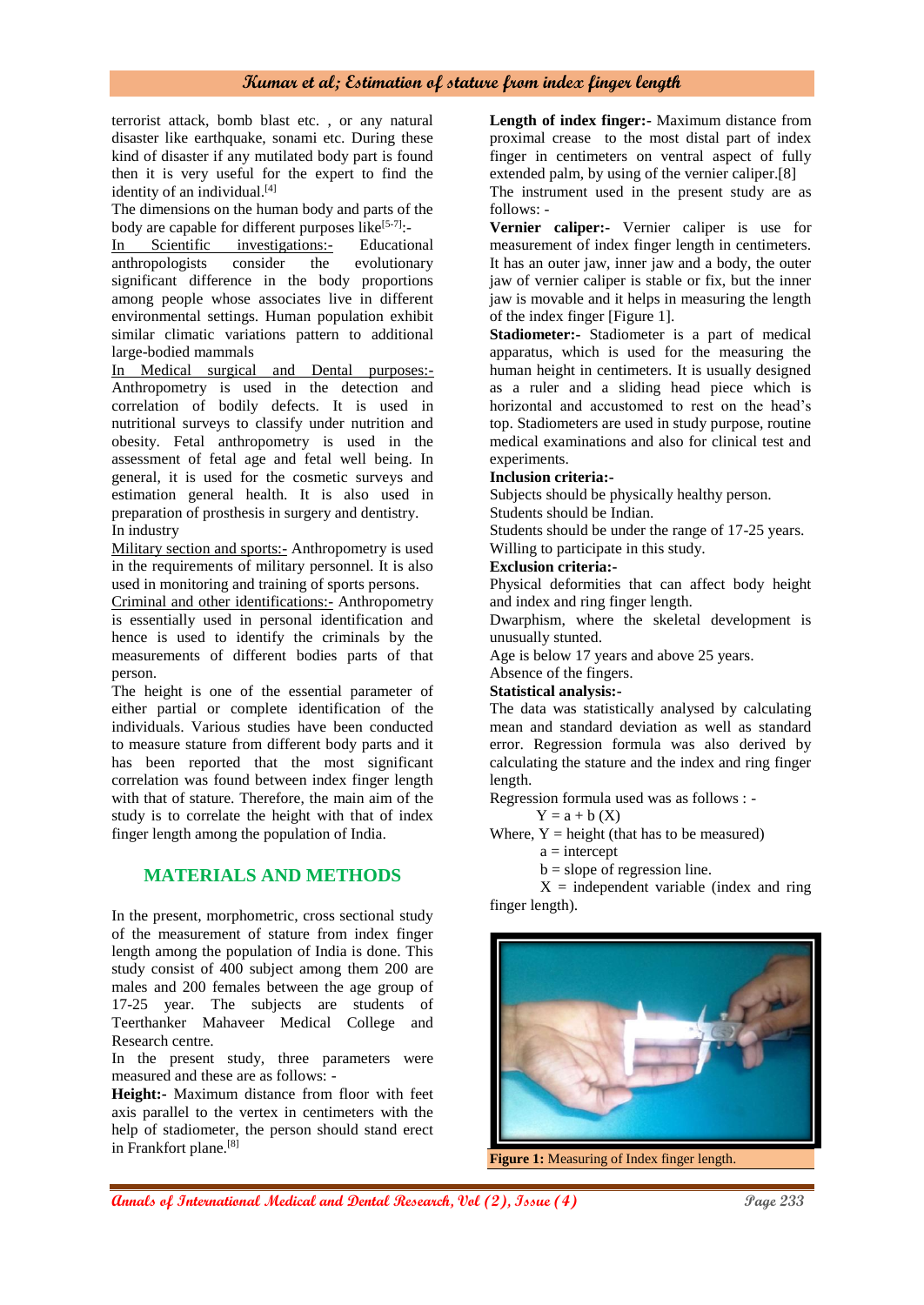#### **RESULTS**

In present study we collected the data of 400 students (200 males and 200 females) from Teerthanker Mahaveer University, Moradabad. Subjects are belonging the India region, which has the age range in between 17-25 years, mean age for the males is 19.225 and mean age for female subjects is 19.115.

The multiple R, R square and their lower confidence interval and upper confidence interval analysis shows high values, the values were represented in the table 1-3 and Figure 2, which reveals that the relationship between height and index finger length in males.

The multiple R, R square and their lower confidence interval and upper confidence interval analysis shows the lower values. The values were presented in the Table 4-6 and Figure 3 and it shows that the relationship between height and index finger length in females.

| <b>Table 1:</b> Descriptive statistics for height and index finger<br>of male. |        |       |  |  |
|--------------------------------------------------------------------------------|--------|-------|--|--|
|                                                                                |        | Male  |  |  |
|                                                                                | Height | IFL   |  |  |
| Maximum                                                                        | 184    | 8.2   |  |  |
| Minimum                                                                        | 155    | 6     |  |  |
| Mean                                                                           | 170.7  | 7.05  |  |  |
| Standard deviation                                                             | 6.26   | 0.471 |  |  |
| Standard error                                                                 | 0.626  | 0.047 |  |  |
| Variance                                                                       | 39.2   | 0.22  |  |  |

|          | <b>Table 2:</b> Regression statistics for height and index finger |  |  |  |
|----------|-------------------------------------------------------------------|--|--|--|
| of male. |                                                                   |  |  |  |

| Number of male subjects (N)  | 200    |
|------------------------------|--------|
| Multiple R                   | 0.568  |
| R square                     | 0.323  |
| Slope                        | 6.41   |
| Intercept                    | 124.26 |
| Standard error of estimation | 0.39   |
| P value                      | <0.001 |

**Table 3:** The Confidence Interval level for index finger length in males.

| Group | <b>Lower limit</b> | <b>Upper limit</b> |
|-------|--------------------|--------------------|
| 0.95  | 0.419              | 0.687              |
| 0.99  | 0.366              | 0.719              |

# **DISCUSSION**

Present study was directed on the population group where study is concentrating on the college of TMMC and RC Moradabad. Student of different areas of India resides here and regression equation was calculated from variables for estimation of stature from the index finger length in both the sexes. There was a little variation in the records and in this study finger length is found to be a decent parameter for anticipating stature in both the genders.

The high value of the regression coefficient shows that the index finger length may clearly predict the body height in both sexes. These are the good predictor for estimation of the height of the males and females subjects.

The formulae have been obtained by using the statistical equation in both male and female separately, and formula is:-

 $[Y=A+BX]$ Where;  $Y = Value of$  stature A= Intercept B= Regression Coefficient. X=Finger length Regression formulae for male:-  $[Y=A+BX]$ Y= 124.26+6.41(RIFL) The regression formulae for female:-  $[Y=A+BX]$ Y= 110.16+5.82(RIFL)

| <b>Table 4:</b> Descriptive statistics for height and index finger |  |  |
|--------------------------------------------------------------------|--|--|
| length of female.                                                  |  |  |

|                    |        | <b>Female</b> |
|--------------------|--------|---------------|
|                    | Height | <b>IFL</b>    |
| Maximum            | 176    | 7.5           |
| Minimum            | 147    | 5.2           |
| Mean               | 158.58 | 6.52          |
| Standard deviation | 5.58   | 0.5           |
| Standard error     | 0.55   | 0.05          |
| Variance           | 31.19  | 0.25          |

|                   | <b>Table 5:</b> Regression statistics for height and index finger |  |  |  |
|-------------------|-------------------------------------------------------------------|--|--|--|
| length in female. |                                                                   |  |  |  |

| Number of female subjects (N) | 200     |
|-------------------------------|---------|
| Multiple R                    | 0.536   |
| R square                      | 0.287   |
| Slope                         | 5.82    |
| Intercept                     | 110.16  |
| Standard error of estimation  | 0.428   |
| P value                       | < 0.001 |
|                               |         |

| <b>Table 6:</b> Shows the Confidence Interval level for the |  |
|-------------------------------------------------------------|--|
| stature and index finger length in females.                 |  |

| Group | Lower limit | Upper limit |  |  |
|-------|-------------|-------------|--|--|
| 0.95  | 0.380       | 0.662       |  |  |
| 0.99  | 0.325       | 0.696       |  |  |

Brown et al. 2002, determination of finger length ratio of Ebira ethnic group of Nigeria was wear and the results were differentiated and distinctive anthropometric measurements in both males and females of adult Ebira individuals. Numerous specialist have attempted these estimations yet the digit ratio values end up being dependably reliable in sex dimorphism and it has been shown that an amazing degree of ordinary male have low digit ratio contrasted with the females. In this study was considered to set up the relationship between the male and females' finger length ratio and to ascertain on the off chance that it has any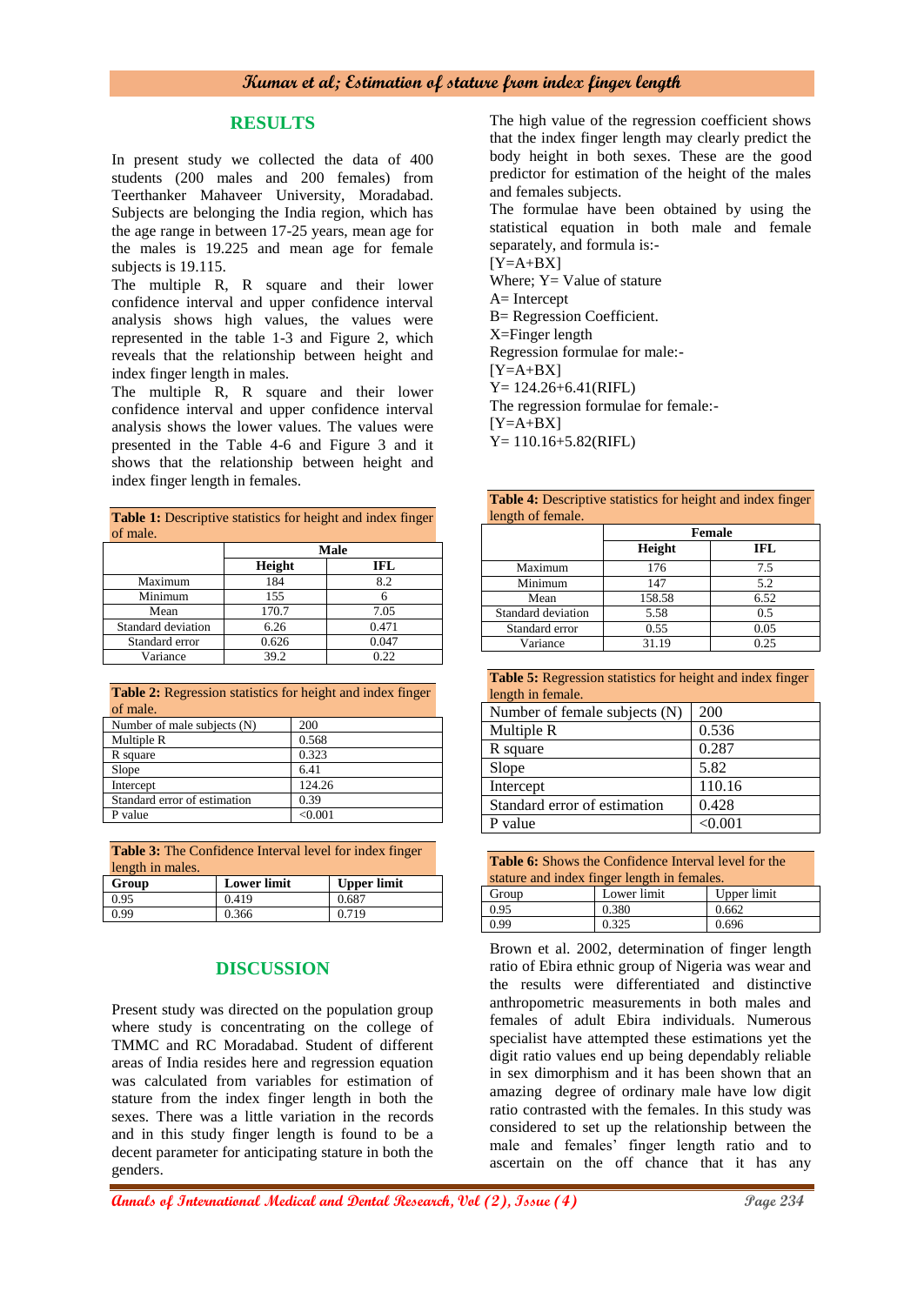association with stature, weight and BMI. The outcome from this study show that there was a relationship somewhere around second and fourth digit ratio in males and females of Ebira ethnic Nationality of Nigeria.[9]

Estimation of stature from bones particularly long bones is best practices in view of higher connection coefficient and little mistake of appraisal. However

handy challenges emerge in a circumstance where just small dissected body parts are accessible for medicinal examination. Accordingly looking for new parameters, the criminological specialists are investigating diverse body parts to assess the stature, for example, head, face, hands, foot, phalanges and finger length and so on.<sup>[10-15]</sup>



**Figure 3:** Scatter Diagram showing the relationship between the stature and index finger length of female.



With setting up of DNA profiling procedure as a solid device in recognizable proof, the utility of such customary techniques are presently addressed. However the convenience of such strategies can't be disposed of particularly in circumstances where refined methods are not accessible or where such procedures have confinements. Few studies have exhibited the utility of fingers in estimation of the stature.[9,11]

Kumar L. et al studied 200 subjects from Uttarakhand, India matured between 21 to 30 years for relationships between's length of thumb and stature and noted positive correlation. The relationship coefficient extended from 0.240 to 0.256.[16] Krishan et al. assessed stature from pointer and ring finger length in North Indian population and watched that stature can be evaluated from these finger lengths with a sensible